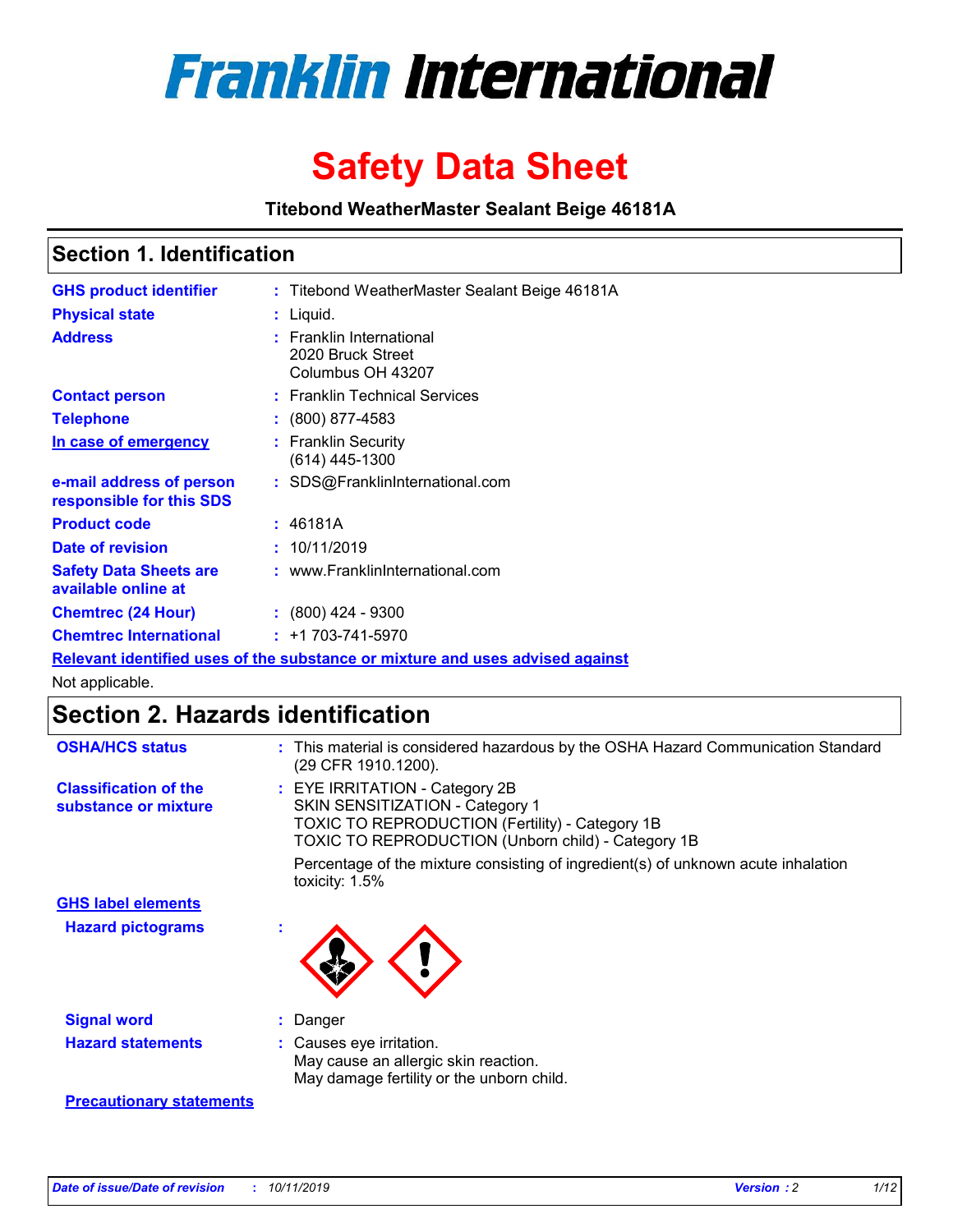### **Section 2. Hazards identification**

| <b>Prevention</b>                          | : Obtain special instructions before use. Do not handle until all safety precautions have<br>been read and understood. Wear protective gloves. Wear eye or face protection.<br>Wear protective clothing. Avoid breathing vapor. Wash hands thoroughly after handling.<br>Contaminated work clothing must not be allowed out of the workplace.                                                        |
|--------------------------------------------|------------------------------------------------------------------------------------------------------------------------------------------------------------------------------------------------------------------------------------------------------------------------------------------------------------------------------------------------------------------------------------------------------|
| <b>Response</b>                            | : IF exposed or concerned: Get medical attention. IF ON SKIN: Wash with plenty of<br>soap and water. Wash contaminated clothing before reuse. If skin irritation or rash<br>occurs: Get medical attention. IF IN EYES: Rinse cautiously with water for several<br>minutes. Remove contact lenses, if present and easy to do. Continue rinsing. If eye<br>irritation persists: Get medical attention. |
| <b>Storage</b>                             | : Store locked up.                                                                                                                                                                                                                                                                                                                                                                                   |
| <b>Disposal</b>                            | : Dispose of contents and container in accordance with all local, regional, national and<br>international regulations.                                                                                                                                                                                                                                                                               |
| <b>Hazards not otherwise</b><br>classified | : Product generates methanol during cure.                                                                                                                                                                                                                                                                                                                                                            |
|                                            |                                                                                                                                                                                                                                                                                                                                                                                                      |

### **Section 3. Composition/information on ingredients**

| <b>Substance/mixture</b><br>Mixture                  |               |                     |
|------------------------------------------------------|---------------|---------------------|
| <b>Ingredient name</b>                               | $\frac{9}{6}$ | <b>CAS number</b>   |
| 3-aminopropyltriethoxysilane<br>Dibutyltin dilaurate | ≤3<br>$≤0.3$  | 919-30-2<br>77-58-7 |

Any concentration shown as a range is to protect confidentiality or is due to batch variation.

**There are no additional ingredients present which, within the current knowledge of the supplier and in the concentrations applicable, are classified as hazardous to health or the environment and hence require reporting in this section.**

**Occupational exposure limits, if available, are listed in Section 8.**

### **Section 4. First aid measures**

| <b>Description of necessary first aid measures</b> |                                                                                                                                                                                                                                                                                                                                                                                                                                                                                                                                                                                                                                                                                                                                                                           |  |  |  |
|----------------------------------------------------|---------------------------------------------------------------------------------------------------------------------------------------------------------------------------------------------------------------------------------------------------------------------------------------------------------------------------------------------------------------------------------------------------------------------------------------------------------------------------------------------------------------------------------------------------------------------------------------------------------------------------------------------------------------------------------------------------------------------------------------------------------------------------|--|--|--|
| <b>Eye contact</b>                                 | : Immediately flush eyes with plenty of water, occasionally lifting the upper and lower<br>eyelids. Check for and remove any contact lenses. Continue to rinse for at least 10<br>minutes. If irritation persists, get medical attention.                                                                                                                                                                                                                                                                                                                                                                                                                                                                                                                                 |  |  |  |
| <b>Inhalation</b>                                  | : Remove victim to fresh air and keep at rest in a position comfortable for breathing. If<br>not breathing, if breathing is irregular or if respiratory arrest occurs, provide artificial<br>respiration or oxygen by trained personnel. It may be dangerous to the person providing<br>aid to give mouth-to-mouth resuscitation. Get medical attention. If unconscious, place<br>in recovery position and get medical attention immediately. Maintain an open airway.<br>Loosen tight clothing such as a collar, tie, belt or waistband. In case of inhalation of<br>decomposition products in a fire, symptoms may be delayed. The exposed person may<br>need to be kept under medical surveillance for 48 hours.                                                       |  |  |  |
| <b>Skin contact</b>                                | : Wash with plenty of soap and water. Remove contaminated clothing and shoes. Wash<br>contaminated clothing thoroughly with water before removing it, or wear gloves.<br>Continue to rinse for at least 10 minutes. Get medical attention. In the event of any<br>complaints or symptoms, avoid further exposure. Wash clothing before reuse. Clean<br>shoes thoroughly before reuse.                                                                                                                                                                                                                                                                                                                                                                                     |  |  |  |
| <b>Ingestion</b>                                   | : Wash out mouth with water. Remove dentures if any. Remove victim to fresh air and<br>keep at rest in a position comfortable for breathing. If material has been swallowed and<br>the exposed person is conscious, give small quantities of water to drink. Stop if the<br>exposed person feels sick as vomiting may be dangerous. Do not induce vomiting<br>unless directed to do so by medical personnel. If vomiting occurs, the head should be<br>kept low so that vomit does not enter the lungs. Get medical attention. Never give<br>anything by mouth to an unconscious person. If unconscious, place in recovery position<br>and get medical attention immediately. Maintain an open airway. Loosen tight clothing<br>such as a collar, tie, belt or waistband. |  |  |  |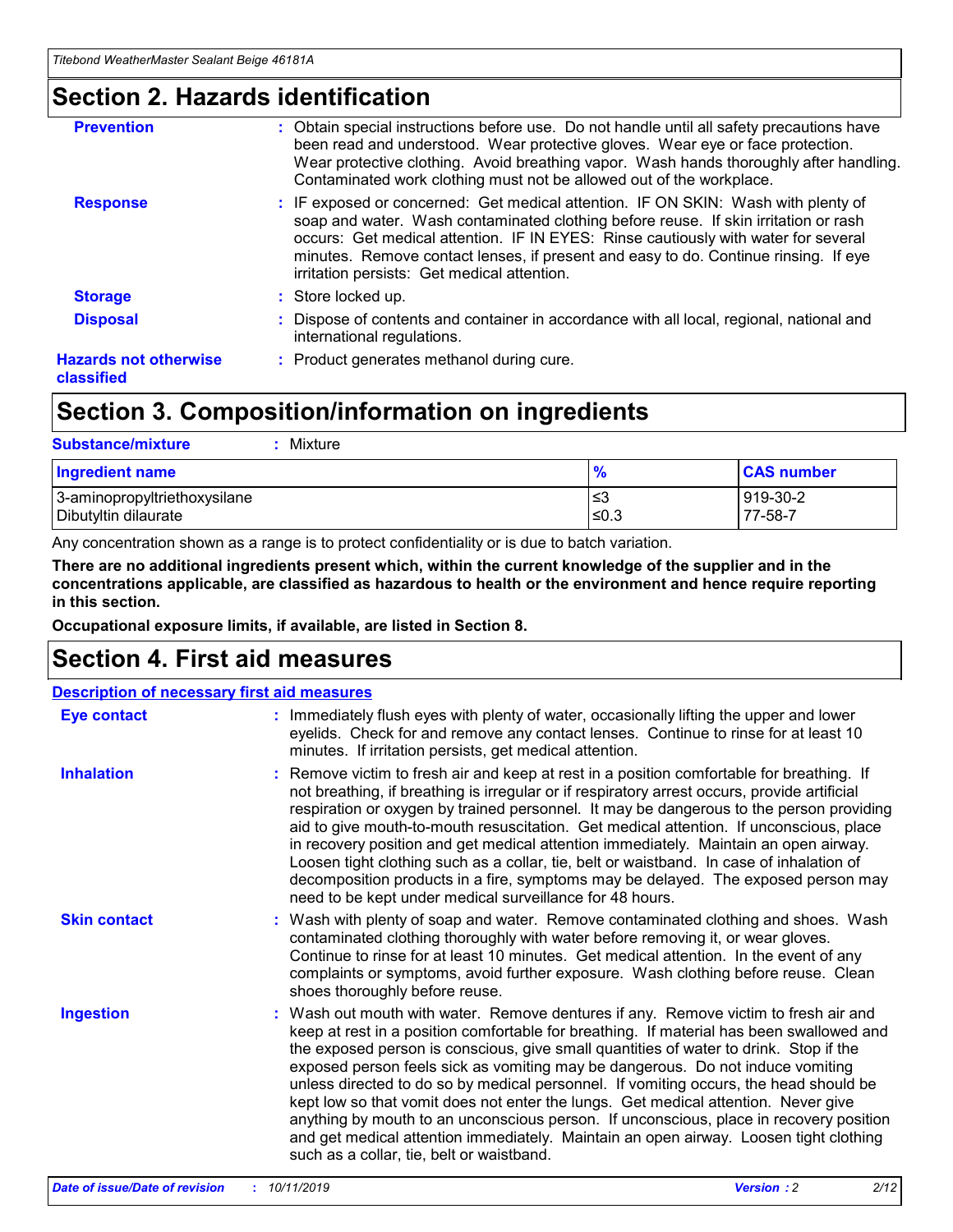## **Section 4. First aid measures**

| Most important symptoms/effects, acute and delayed |                                       |                                                                                                                                                                                                                                                                                                                                                                                                                 |  |  |  |
|----------------------------------------------------|---------------------------------------|-----------------------------------------------------------------------------------------------------------------------------------------------------------------------------------------------------------------------------------------------------------------------------------------------------------------------------------------------------------------------------------------------------------------|--|--|--|
|                                                    | <b>Potential acute health effects</b> |                                                                                                                                                                                                                                                                                                                                                                                                                 |  |  |  |
| <b>Eye contact</b>                                 |                                       | : May cause eye irritation.                                                                                                                                                                                                                                                                                                                                                                                     |  |  |  |
| <b>Inhalation</b>                                  |                                       | : No known significant effects or critical hazards.                                                                                                                                                                                                                                                                                                                                                             |  |  |  |
| <b>Skin contact</b>                                |                                       | : May cause skin irritation.                                                                                                                                                                                                                                                                                                                                                                                    |  |  |  |
| <b>Ingestion</b>                                   |                                       | : No known significant effects or critical hazards.                                                                                                                                                                                                                                                                                                                                                             |  |  |  |
| Over-exposure signs/symptoms                       |                                       |                                                                                                                                                                                                                                                                                                                                                                                                                 |  |  |  |
| <b>Eye contact</b>                                 |                                       | : Adverse symptoms may include the following:<br>irritation<br>watering<br>redness                                                                                                                                                                                                                                                                                                                              |  |  |  |
| <b>Inhalation</b>                                  |                                       | : Adverse symptoms may include the following:<br>reduced fetal weight<br>increase in fetal deaths<br>skeletal malformations                                                                                                                                                                                                                                                                                     |  |  |  |
| <b>Skin contact</b>                                |                                       | : Adverse symptoms may include the following:<br>irritation<br>redness<br>reduced fetal weight<br>increase in fetal deaths<br>skeletal malformations                                                                                                                                                                                                                                                            |  |  |  |
| <b>Ingestion</b>                                   |                                       | : Adverse symptoms may include the following:<br>reduced fetal weight<br>increase in fetal deaths<br>skeletal malformations                                                                                                                                                                                                                                                                                     |  |  |  |
|                                                    |                                       | <b>Indication of immediate medical attention and special treatment needed, if necessary</b>                                                                                                                                                                                                                                                                                                                     |  |  |  |
| <b>Notes to physician</b>                          |                                       | : In case of inhalation of decomposition products in a fire, symptoms may be delayed.<br>The exposed person may need to be kept under medical surveillance for 48 hours.                                                                                                                                                                                                                                        |  |  |  |
| <b>Specific treatments</b>                         |                                       | : No specific treatment.                                                                                                                                                                                                                                                                                                                                                                                        |  |  |  |
| <b>Protection of first-aiders</b>                  |                                       | : No action shall be taken involving any personal risk or without suitable training. If it is<br>suspected that fumes are still present, the rescuer should wear an appropriate mask or<br>self-contained breathing apparatus. It may be dangerous to the person providing aid to<br>give mouth-to-mouth resuscitation. Wash contaminated clothing thoroughly with water<br>before removing it, or wear gloves. |  |  |  |

**See toxicological information (Section 11)**

### **Section 5. Fire-fighting measures**

| <b>Extinguishing media</b>                             |                                                                                                                                                                                                     |
|--------------------------------------------------------|-----------------------------------------------------------------------------------------------------------------------------------------------------------------------------------------------------|
| <b>Suitable extinguishing</b><br>media                 | : Use an extinguishing agent suitable for the surrounding fire.                                                                                                                                     |
| <b>Unsuitable extinguishing</b><br>media               | : None known.                                                                                                                                                                                       |
| <b>Specific hazards arising</b><br>from the chemical   | : In a fire or if heated, a pressure increase will occur and the container may burst.                                                                                                               |
| <b>Hazardous thermal</b><br>decomposition products     | : Decomposition products may include the following materials:<br>carbon dioxide<br>carbon monoxide<br>nitrogen oxides<br>metal oxide/oxides                                                         |
| <b>Special protective actions</b><br>for fire-fighters | : Promptly isolate the scene by removing all persons from the vicinity of the incident if<br>there is a fire. No action shall be taken involving any personal risk or without suitable<br>training. |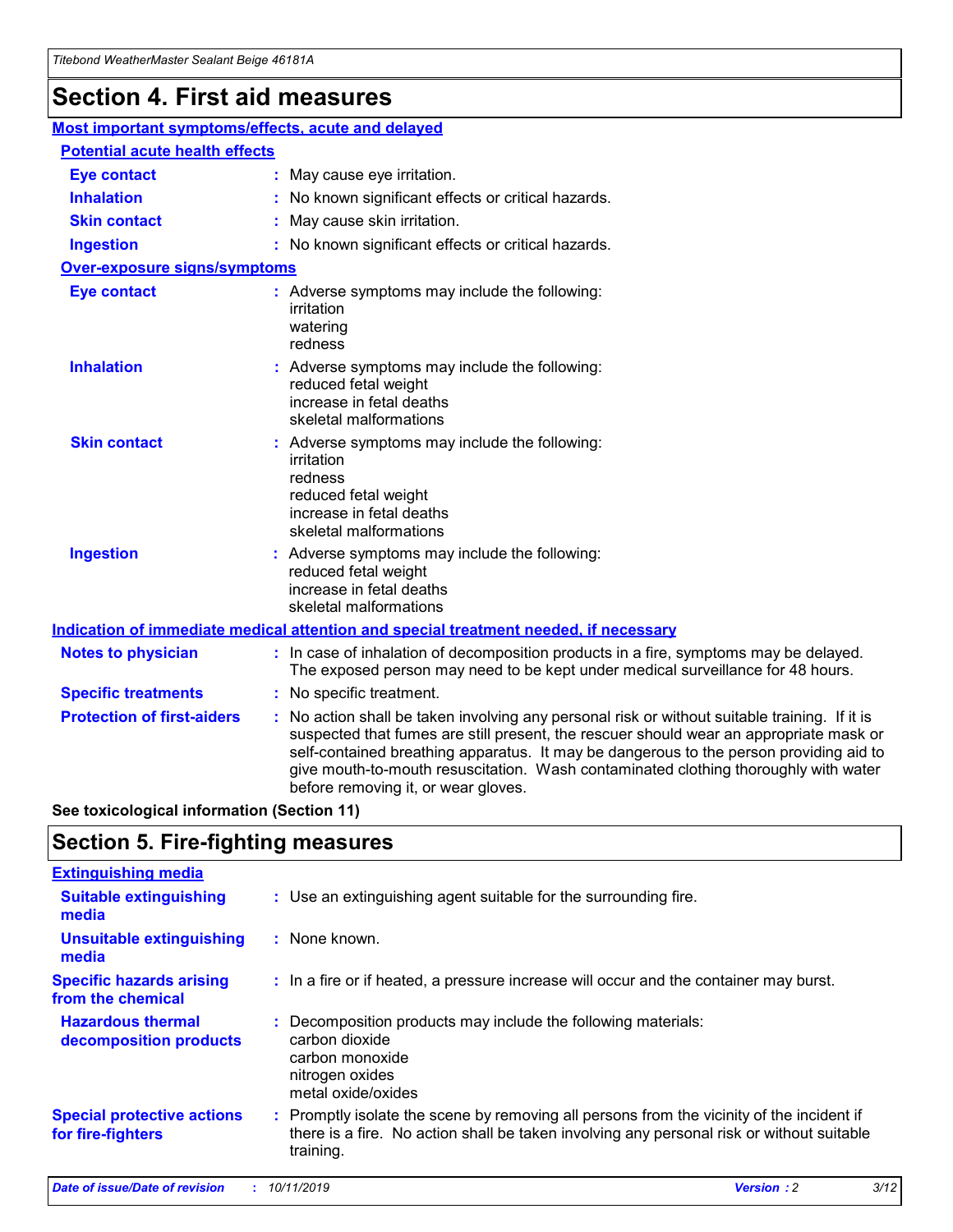### **Section 5. Fire-fighting measures**

**Special protective equipment for fire-fighters** Fire-fighters should wear appropriate protective equipment and self-contained breathing **:** apparatus (SCBA) with a full face-piece operated in positive pressure mode.

### **Section 6. Accidental release measures**

#### **Personal precautions, protective equipment and emergency procedures**

| For non-emergency<br>personnel                               | : No action shall be taken involving any personal risk or without suitable training.<br>Evacuate surrounding areas. Keep unnecessary and unprotected personnel from<br>entering. Do not touch or walk through spilled material. Avoid breathing vapor or mist.<br>Provide adequate ventilation. Wear appropriate respirator when ventilation is<br>inadequate. Put on appropriate personal protective equipment.                                                                                                                                                                                                                                                                                             |
|--------------------------------------------------------------|--------------------------------------------------------------------------------------------------------------------------------------------------------------------------------------------------------------------------------------------------------------------------------------------------------------------------------------------------------------------------------------------------------------------------------------------------------------------------------------------------------------------------------------------------------------------------------------------------------------------------------------------------------------------------------------------------------------|
|                                                              | For emergency responders : If specialized clothing is required to deal with the spillage, take note of any information in<br>Section 8 on suitable and unsuitable materials. See also the information in "For non-<br>emergency personnel".                                                                                                                                                                                                                                                                                                                                                                                                                                                                  |
| <b>Environmental precautions</b>                             | : Avoid dispersal of spilled material and runoff and contact with soil, waterways, drains<br>and sewers. Inform the relevant authorities if the product has caused environmental<br>pollution (sewers, waterways, soil or air).                                                                                                                                                                                                                                                                                                                                                                                                                                                                              |
| <b>Methods and materials for containment and cleaning up</b> |                                                                                                                                                                                                                                                                                                                                                                                                                                                                                                                                                                                                                                                                                                              |
| <b>Small spill</b>                                           | : Stop leak if without risk. Move containers from spill area. Dilute with water and mop up<br>if water-soluble. Alternatively, or if water-insoluble, absorb with an inert dry material and<br>place in an appropriate waste disposal container. Dispose of via a licensed waste<br>disposal contractor.                                                                                                                                                                                                                                                                                                                                                                                                     |
| <b>Large spill</b>                                           | : Stop leak if without risk. Move containers from spill area. Approach release from<br>upwind. Prevent entry into sewers, water courses, basements or confined areas. Wash<br>spillages into an effluent treatment plant or proceed as follows. Contain and collect<br>spillage with non-combustible, absorbent material e.g. sand, earth, vermiculite or<br>diatomaceous earth and place in container for disposal according to local regulations<br>(see Section 13). Dispose of via a licensed waste disposal contractor. Contaminated<br>absorbent material may pose the same hazard as the spilled product. Note: see<br>Section 1 for emergency contact information and Section 13 for waste disposal. |

### **Section 7. Handling and storage**

| <b>Precautions for safe handling</b>                                             |                                                                                                                                                                                                                                                                                                                                                                                                                                                                                                                                                                                                                                                                                                                                                                                                                                                  |
|----------------------------------------------------------------------------------|--------------------------------------------------------------------------------------------------------------------------------------------------------------------------------------------------------------------------------------------------------------------------------------------------------------------------------------------------------------------------------------------------------------------------------------------------------------------------------------------------------------------------------------------------------------------------------------------------------------------------------------------------------------------------------------------------------------------------------------------------------------------------------------------------------------------------------------------------|
| <b>Protective measures</b>                                                       | : Put on appropriate personal protective equipment (see Section 8). Persons with a<br>history of skin sensitization problems should not be employed in any process in which<br>this product is used. Avoid exposure - obtain special instructions before use. Avoid<br>exposure during pregnancy. Do not handle until all safety precautions have been read<br>and understood. Do not get in eyes or on skin or clothing. Do not ingest. Avoid<br>breathing vapor or mist. If during normal use the material presents a respiratory hazard,<br>use only with adequate ventilation or wear appropriate respirator. Keep in the original<br>container or an approved alternative made from a compatible material, kept tightly<br>closed when not in use. Empty containers retain product residue and can be hazardous.<br>Do not reuse container. |
| <b>Advice on general</b><br>occupational hygiene                                 | : Eating, drinking and smoking should be prohibited in areas where this material is<br>handled, stored and processed. Workers should wash hands and face before eating,<br>drinking and smoking. Remove contaminated clothing and protective equipment before<br>entering eating areas. See also Section 8 for additional information on hygiene<br>measures.                                                                                                                                                                                                                                                                                                                                                                                                                                                                                    |
| <b>Conditions for safe storage,</b><br>including any<br><b>incompatibilities</b> | : Store between the following temperatures: 0 to 120 $\degree$ C (32 to 248 $\degree$ F). Store in<br>accordance with local regulations. Store in original container protected from direct<br>sunlight in a dry, cool and well-ventilated area, away from incompatible materials (see<br>Section 10) and food and drink. Store locked up. Keep container tightly closed and<br>sealed until ready for use. Containers that have been opened must be carefully<br>resealed and kept upright to prevent leakage. Do not store in unlabeled containers.<br>Use appropriate containment to avoid environmental contamination. See Section 10 for<br>incompatible materials before handling or use.                                                                                                                                                   |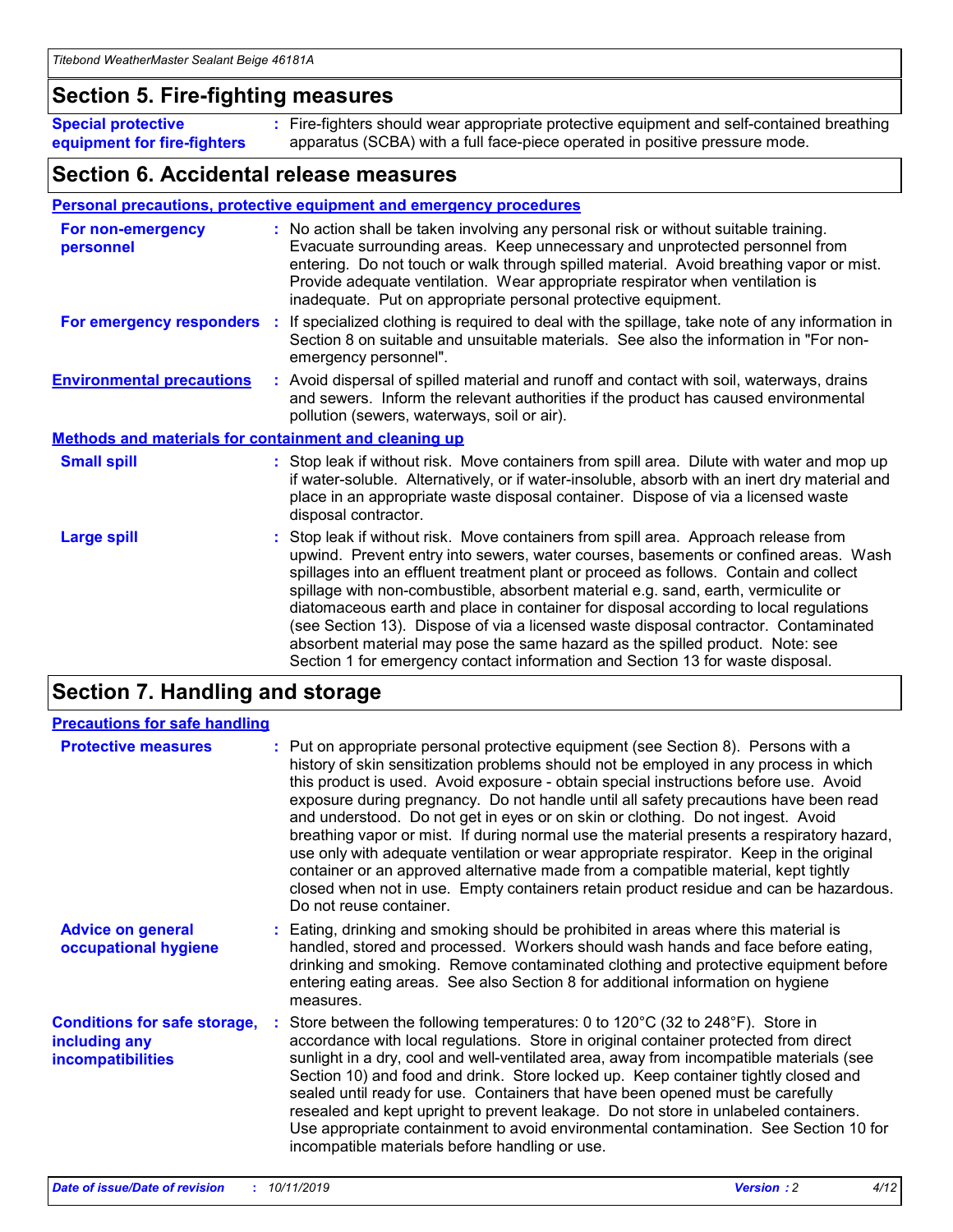## **Section 8. Exposure controls/personal protection**

#### **Control parameters**

#### **Occupational exposure limits**

| <b>Ingredient name</b>                               |    |                                          | <b>Exposure limits</b>                                                                                                                                                                                                                                                                                                                                                                                                                                                                                                                                                                                                 |
|------------------------------------------------------|----|------------------------------------------|------------------------------------------------------------------------------------------------------------------------------------------------------------------------------------------------------------------------------------------------------------------------------------------------------------------------------------------------------------------------------------------------------------------------------------------------------------------------------------------------------------------------------------------------------------------------------------------------------------------------|
| 3-aminopropyltriethoxysilane<br>Dibutyltin dilaurate |    |                                          | None.<br>ACGIH TLV (United States, 3/2019). Absorbed through skin.<br>Notes: as Sn<br>TWA: 0.1 mg/m <sup>3</sup> , (as Sn) 8 hours.<br>STEL: 0.2 mg/m <sup>3</sup> , (as Sn) 15 minutes.<br>NIOSH REL (United States, 10/2016). Absorbed through skin.<br>Notes: as Sn<br>TWA: 0.1 mg/m <sup>3</sup> , (as Sn) 10 hours.<br>OSHA PEL (United States, 5/2018). Notes: as Sn<br>TWA: $0.1 \text{ mg/m}^3$ , (as Sn) 8 hours.<br>OSHA PEL 1989 (United States, 3/1989). Absorbed through skin.<br>Notes: measured as Sn<br>TWA: 0.1 mg/m <sup>3</sup> , (measured as Sn) 8 hours. Form: Organic                           |
| <b>Appropriate engineering</b><br>controls           |    |                                          | : If user operations generate dust, fumes, gas, vapor or mist, use process enclosures,<br>local exhaust ventilation or other engineering controls to keep worker exposure to<br>airborne contaminants below any recommended or statutory limits.                                                                                                                                                                                                                                                                                                                                                                       |
| <b>Environmental exposure</b><br><b>controls</b>     |    |                                          | Emissions from ventilation or work process equipment should be checked to ensure<br>they comply with the requirements of environmental protection legislation. In some<br>cases, fume scrubbers, filters or engineering modifications to the process equipment<br>will be necessary to reduce emissions to acceptable levels.                                                                                                                                                                                                                                                                                          |
| <b>Individual protection measures</b>                |    |                                          |                                                                                                                                                                                                                                                                                                                                                                                                                                                                                                                                                                                                                        |
| <b>Hygiene measures</b>                              |    |                                          | : Wash hands, forearms and face thoroughly after handling chemical products, before<br>eating, smoking and using the lavatory and at the end of the working period.<br>Appropriate techniques should be used to remove potentially contaminated clothing.<br>Contaminated work clothing should not be allowed out of the workplace. Wash<br>contaminated clothing before reusing. Ensure that eyewash stations and safety<br>showers are close to the workstation location.                                                                                                                                            |
| <b>Eye/face protection</b>                           |    |                                          | : Safety eyewear complying with an approved standard should be used when a risk<br>assessment indicates this is necessary to avoid exposure to liquid splashes, mists,<br>gases or dusts. If contact is possible, the following protection should be worn, unless<br>the assessment indicates a higher degree of protection: chemical splash goggles.                                                                                                                                                                                                                                                                  |
| <b>Skin protection</b>                               |    |                                          |                                                                                                                                                                                                                                                                                                                                                                                                                                                                                                                                                                                                                        |
| <b>Hand protection</b>                               |    |                                          | : Chemical-resistant, impervious gloves complying with an approved standard should be<br>worn at all times when handling chemical products if a risk assessment indicates this is<br>necessary. Considering the parameters specified by the glove manufacturer, check<br>during use that the gloves are still retaining their protective properties. It should be<br>noted that the time to breakthrough for any glove material may be different for different<br>glove manufacturers. In the case of mixtures, consisting of several substances, the<br>protection time of the gloves cannot be accurately estimated. |
| <b>Body protection</b>                               |    | handling this product.                   | Personal protective equipment for the body should be selected based on the task being<br>performed and the risks involved and should be approved by a specialist before                                                                                                                                                                                                                                                                                                                                                                                                                                                |
| <b>Other skin protection</b>                         |    | specialist before handling this product. | : Appropriate footwear and any additional skin protection measures should be selected<br>based on the task being performed and the risks involved and should be approved by a                                                                                                                                                                                                                                                                                                                                                                                                                                          |
| <b>Respiratory protection</b>                        | ÷. | aspects of use.                          | Based on the hazard and potential for exposure, select a respirator that meets the<br>appropriate standard or certification. Respirators must be used according to a<br>respiratory protection program to ensure proper fitting, training, and other important                                                                                                                                                                                                                                                                                                                                                         |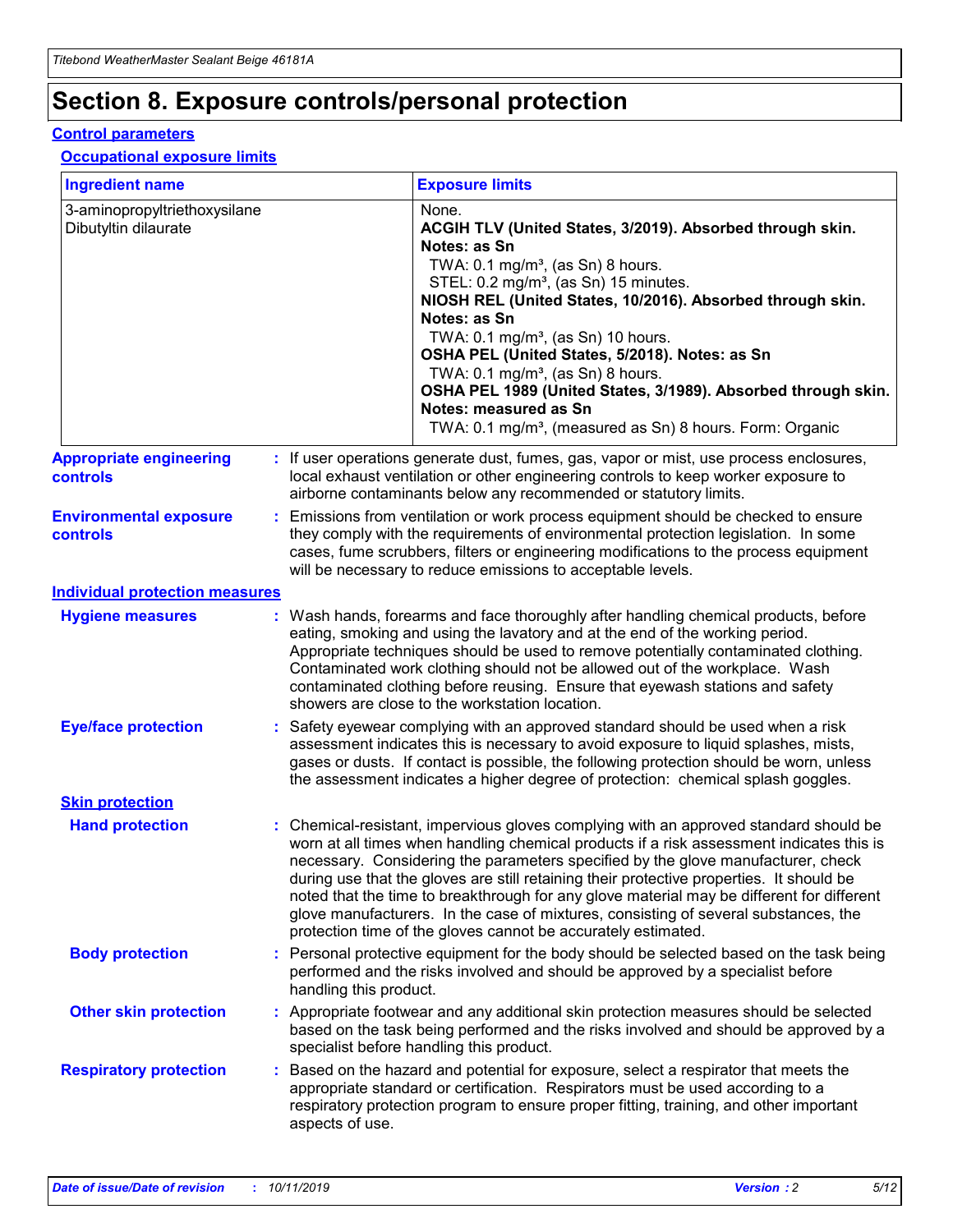### **Section 9. Physical and chemical properties**

#### **Appearance**

| <b>Physical state</b>                             | : Liquid. [Paste.]                                                |
|---------------------------------------------------|-------------------------------------------------------------------|
| <b>Color</b>                                      | Beige.                                                            |
| Odor                                              | None [Slight]                                                     |
| <b>Odor threshold</b>                             | : Not available.                                                  |
| рH                                                | : Not applicable.                                                 |
| <b>Melting point</b>                              | : Not available.                                                  |
| <b>Boiling point</b>                              | : $>100^{\circ}$ C ( $>212^{\circ}$ F)                            |
| <b>Flash point</b>                                | : Closed cup: >200°C (>392°F) [Setaflash.]                        |
| <b>Evaporation rate</b>                           | $:$ <1 (butyl acetate = 1)                                        |
| <b>Flammability (solid, gas)</b>                  | : Not available.                                                  |
| Lower and upper explosive<br>(flammable) limits   | : Not available.                                                  |
| <b>VOC (less water, less</b><br>exempt solvents)  | $: 0$ g/l                                                         |
| <b>Volatility</b>                                 | $: 0\%$ (w/w)                                                     |
| <b>Vapor density</b>                              | : Not available.                                                  |
| <b>Relative density</b>                           | : 1.4329                                                          |
| <b>Solubility</b>                                 | : Insoluble in the following materials: cold water and hot water. |
| <b>Solubility in water</b>                        | : Not available.                                                  |
| <b>Partition coefficient: n-</b><br>octanol/water | : Not available.                                                  |
| <b>Auto-ignition temperature</b>                  | : Not available.                                                  |
| <b>Decomposition temperature</b>                  | : Not available.                                                  |
| <b>Viscosity</b>                                  | $:$ Not available.                                                |

### **Section 10. Stability and reactivity**

| <b>Reactivity</b>                            |    | : No specific test data related to reactivity available for this product or its ingredients.            |
|----------------------------------------------|----|---------------------------------------------------------------------------------------------------------|
| <b>Chemical stability</b>                    |    | : The product is stable.                                                                                |
| <b>Possibility of hazardous</b><br>reactions |    | : Under normal conditions of storage and use, hazardous reactions will not occur.                       |
| <b>Conditions to avoid</b>                   |    | : No specific data.                                                                                     |
| <b>Incompatible materials</b>                | ٠. | No specific data.                                                                                       |
| <b>Hazardous decomposition</b><br>products   | ÷. | Under normal conditions of storage and use, hazardous decomposition products should<br>not be produced. |

### **Section 11. Toxicological information**

### **Information on toxicological effects**

#### **Acute toxicity**

| <b>Product/ingredient name</b> | <b>Result</b>           | <b>Species</b> | <b>Dose</b>                | <b>Exposure</b> |
|--------------------------------|-------------------------|----------------|----------------------------|-----------------|
| 3-aminopropyltriethoxysilane   | <b>ILD50 Dermal</b>     | Rabbit         | 4.29 g/kg                  |                 |
| Dibutyltin dilaurate           | ILD50 Oral<br>LD50 Oral | Rat<br>Rat     | $1.57$ g/kg<br>175 $mg/kg$ |                 |
|                                |                         |                |                            |                 |

**Irritation/Corrosion**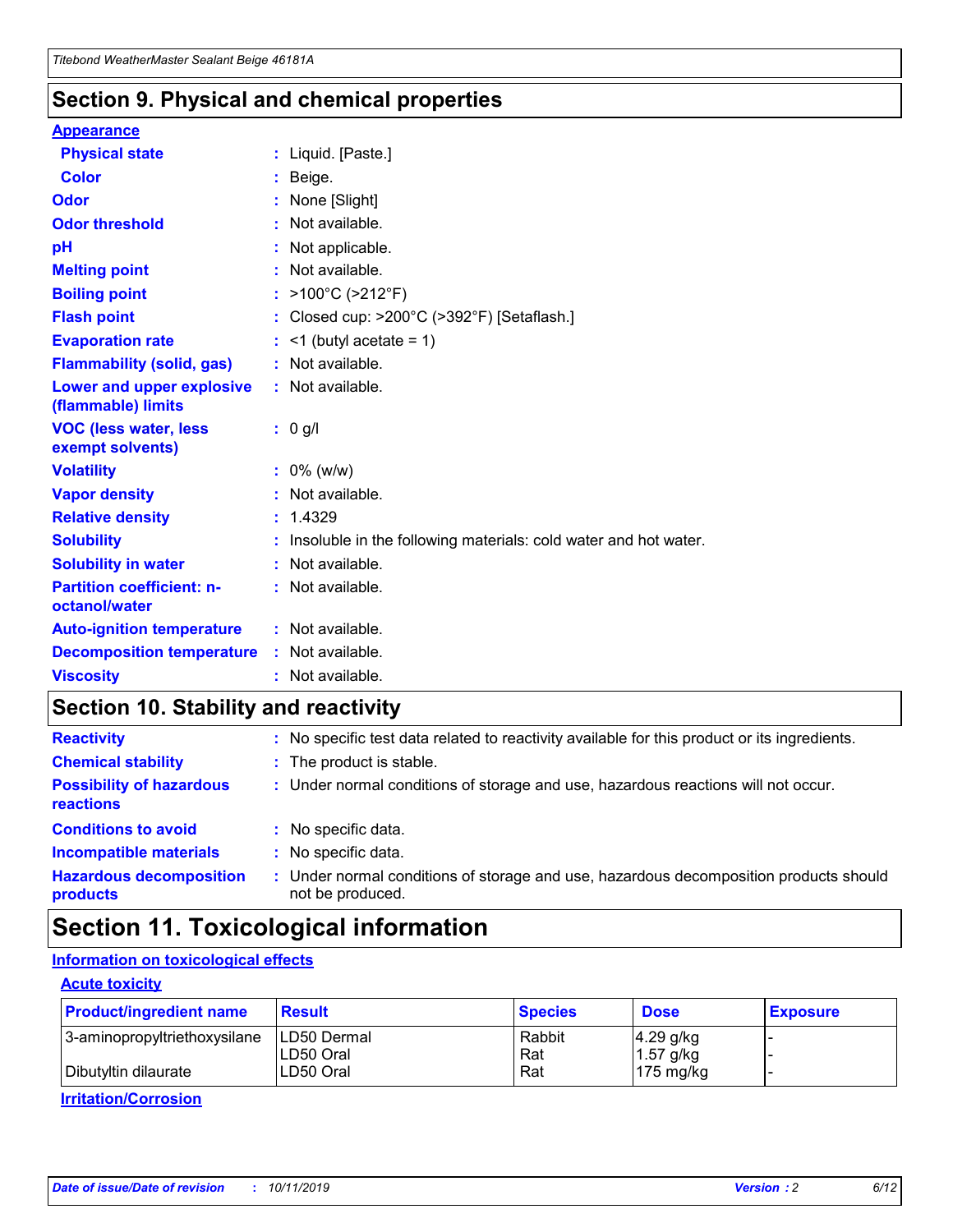## **Section 11. Toxicological information**

| <b>Product/ingredient name</b> | <b>Result</b>            | <b>Species</b> | <b>Score</b> | <b>Exposure</b>     | <b>Observation</b> |
|--------------------------------|--------------------------|----------------|--------------|---------------------|--------------------|
| 3-aminopropyltriethoxysilane   | Eyes - Mild irritant     | Rabbit         |              | $100 \text{ mg}$    |                    |
|                                | Eyes - Severe irritant   | Rabbit         |              | 24 hours 750        |                    |
|                                |                          |                |              | ug                  |                    |
|                                | Skin - Severe irritant   | Rabbit         |              | 24 hours 5          |                    |
|                                |                          |                |              | mq                  |                    |
| Dibutyltin dilaurate           | Eyes - Moderate irritant | Rabbit         |              | <b>24 hours 100</b> |                    |
|                                | Skin - Severe irritant   | Rabbit         |              | mg<br>500 mg        |                    |
|                                |                          |                |              |                     |                    |

### **Sensitization**

Not available.

#### **Mutagenicity**

Not available.

#### **Carcinogenicity**

Not available.

#### **Reproductive toxicity**

Not available.

#### **Teratogenicity**

Not available.

#### **Specific target organ toxicity (single exposure)**

Not available.

#### **Specific target organ toxicity (repeated exposure)**

| <b>Name</b>                                                                  |                                                                                                                             | <b>Category</b> | <b>Route of</b><br>exposure  | <b>Target organs</b> |
|------------------------------------------------------------------------------|-----------------------------------------------------------------------------------------------------------------------------|-----------------|------------------------------|----------------------|
| Dibutyltin dilaurate                                                         |                                                                                                                             | Category 1      | $\qquad \qquad \blacksquare$ | respiratory system   |
| <b>Aspiration hazard</b><br>Not available.                                   |                                                                                                                             |                 |                              |                      |
| <b>Information on the likely</b><br>routes of exposure                       | : Not available.                                                                                                            |                 |                              |                      |
| <b>Potential acute health effects</b>                                        |                                                                                                                             |                 |                              |                      |
| <b>Eye contact</b>                                                           | : May cause eye irritation.                                                                                                 |                 |                              |                      |
| <b>Inhalation</b>                                                            | : No known significant effects or critical hazards.                                                                         |                 |                              |                      |
| <b>Skin contact</b>                                                          | : May cause skin irritation.                                                                                                |                 |                              |                      |
| <b>Ingestion</b>                                                             | : No known significant effects or critical hazards.                                                                         |                 |                              |                      |
| Symptoms related to the physical, chemical and toxicological characteristics |                                                                                                                             |                 |                              |                      |
| <b>Eye contact</b>                                                           | : Adverse symptoms may include the following:<br>irritation<br>watering<br>redness                                          |                 |                              |                      |
| <b>Inhalation</b>                                                            | : Adverse symptoms may include the following:<br>reduced fetal weight<br>increase in fetal deaths<br>skeletal malformations |                 |                              |                      |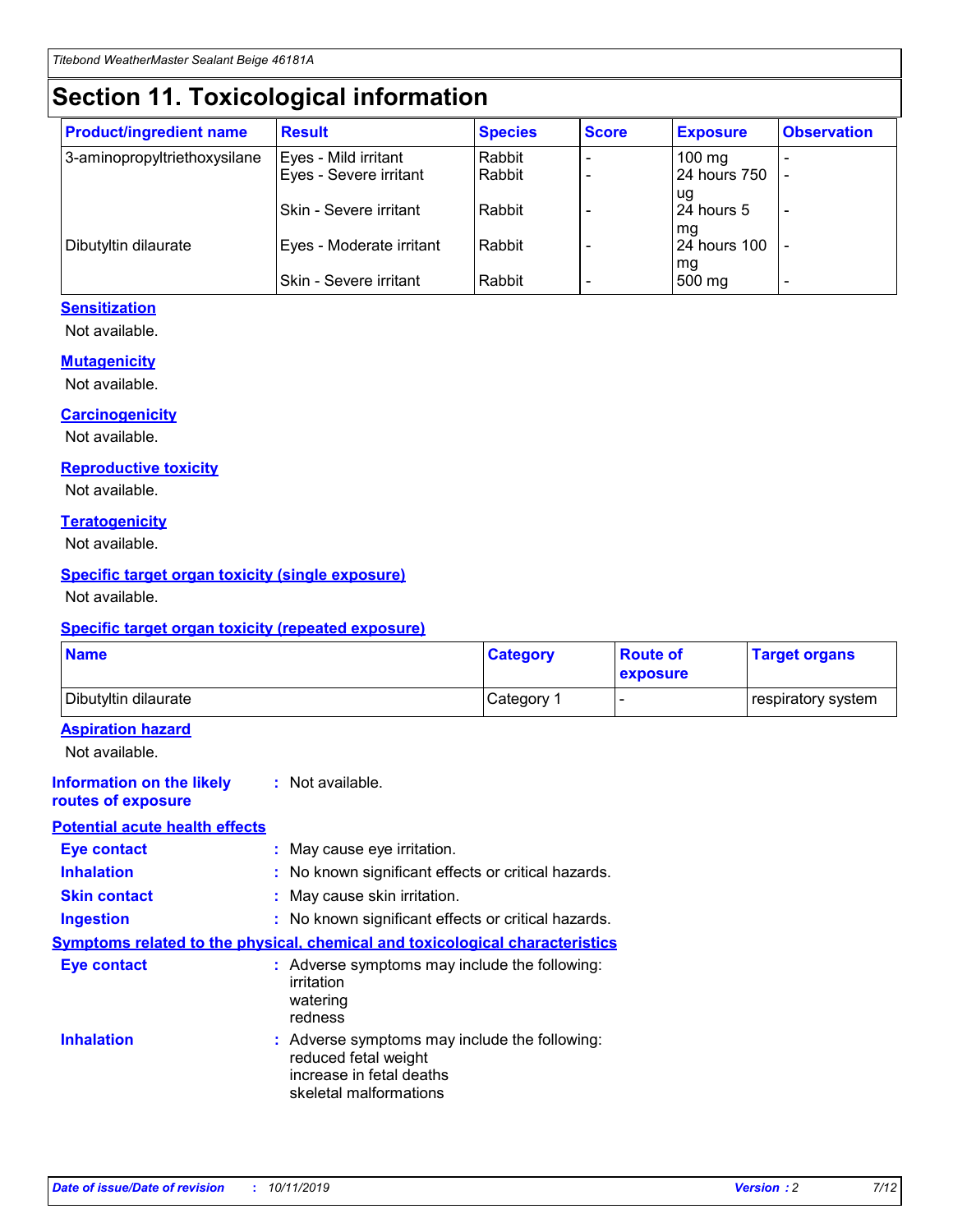## **Section 11. Toxicological information**

| <b>Skin contact</b>                     | : Adverse symptoms may include the following:                                                            |
|-----------------------------------------|----------------------------------------------------------------------------------------------------------|
|                                         | irritation                                                                                               |
|                                         | redness                                                                                                  |
|                                         | reduced fetal weight                                                                                     |
|                                         | increase in fetal deaths                                                                                 |
|                                         | skeletal malformations                                                                                   |
| <b>Ingestion</b>                        | : Adverse symptoms may include the following:                                                            |
|                                         | reduced fetal weight                                                                                     |
|                                         | increase in fetal deaths                                                                                 |
|                                         | skeletal malformations                                                                                   |
|                                         | Delayed and immediate effects and also chronic effects from short and long term exposure                 |
| <b>Short term exposure</b>              |                                                                                                          |
| <b>Potential immediate</b>              | : Not available.                                                                                         |
| effects                                 |                                                                                                          |
| <b>Potential delayed effects</b>        | : Not available.                                                                                         |
| Long term exposure                      |                                                                                                          |
| <b>Potential immediate</b>              | : Not available.                                                                                         |
| effects                                 |                                                                                                          |
| <b>Potential delayed effects</b>        | : Not available.                                                                                         |
| <b>Potential chronic health effects</b> |                                                                                                          |
| Not available.                          |                                                                                                          |
| <b>General</b>                          | : Once sensitized, a severe allergic reaction may occur when subsequently exposed to<br>very low levels. |
| <b>Carcinogenicity</b>                  | : No known significant effects or critical hazards.                                                      |
| <b>Mutagenicity</b>                     | : No known significant effects or critical hazards.                                                      |
| <b>Teratogenicity</b>                   | May damage the unborn child.                                                                             |
| <b>Developmental effects</b>            | : No known significant effects or critical hazards.                                                      |
| <b>Fertility effects</b>                | May damage fertility.                                                                                    |
| <b>Numerical measures of toxicity</b>   |                                                                                                          |
| <b>Acute toxicity estimates</b>         |                                                                                                          |
| الملحلة والمستحيط والمسالم              |                                                                                                          |

Not available.

## **Section 12. Ecological information**

#### **Toxicity**

| <b>Product/ingredient name</b> | <b>Result</b>                     | <b>Species</b>                       | <b>Exposure</b> |
|--------------------------------|-----------------------------------|--------------------------------------|-----------------|
| Dibutyltin dilaurate           | Chronic EC10 > 2 mg/l Fresh water | Algae - Scenedesmus<br>I subspicatus | l 96 hours      |

### **Persistence and degradability**

| <b>Product/ingredient name</b> | <b>Test</b>                                                                    | <b>Result</b>  |                   | <b>Dose</b> | <b>Inoculum</b>         |
|--------------------------------|--------------------------------------------------------------------------------|----------------|-------------------|-------------|-------------------------|
| Dibutyltin dilaurate           | OECD 301F<br>Ready<br>Biodegradability -<br>Manometric<br>Respirometry<br>Test | 23 % - 28 days |                   |             |                         |
| <b>Product/ingredient name</b> | <b>Aquatic half-life</b>                                                       |                | <b>Photolysis</b> |             | <b>Biodegradability</b> |
| Dibutyltin dilaurate           |                                                                                |                |                   |             | Inherent                |

### **Bioaccumulative potential**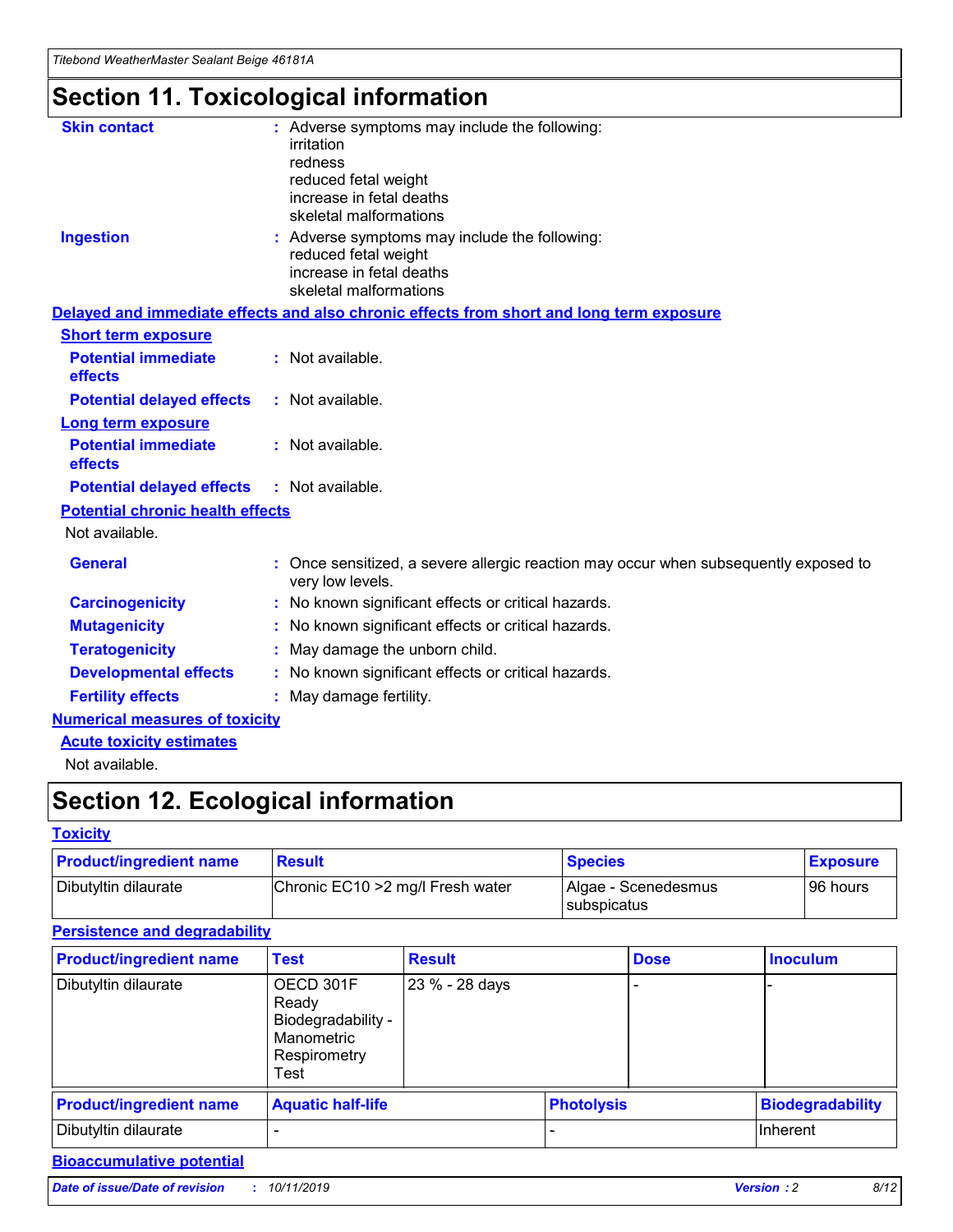## **Section 12. Ecological information**

| <b>Product/ingredient name</b> | $LoaPow$ | <b>BCF</b> | <b>Potential</b> |
|--------------------------------|----------|------------|------------------|
| 3-aminopropyltriethoxysilane   | 1.7      | 3.4        | low              |
| Dibutyltin dilaurate           | 4.44     | 2.91       | low              |

#### **Mobility in soil**

| <b>Soil/water partition</b><br>coefficient (K <sub>oc</sub> ) | : Not available.                                    |
|---------------------------------------------------------------|-----------------------------------------------------|
| <b>Other adverse effects</b>                                  | : No known significant effects or critical hazards. |

### **Section 13. Disposal considerations**

| <b>Disposal methods</b> |
|-------------------------|

**Disposal methods** : The generation of waste should be avoided or minimized wherever possible. Disposal of this product, solutions and any by-products should at all times comply with the requirements of environmental protection and waste disposal legislation and any regional local authority requirements. Dispose of surplus and non-recyclable products via a licensed waste disposal contractor. Waste should not be disposed of untreated to the sewer unless fully compliant with the requirements of all authorities with jurisdiction. Waste packaging should be recycled. Incineration or landfill should only be considered when recycling is not feasible. This material and its container must be disposed of in a safe way. Care should be taken when handling emptied containers that have not been cleaned or rinsed out. Empty containers or liners may retain some product residues. Avoid dispersal of spilled material and runoff and contact with soil, waterways, drains and sewers.

## **Section 14. Transport information**

|                                      | <b>DOT</b><br><b>Classification</b> | <b>TDG</b><br><b>Classification</b> | <b>Mexico</b><br><b>Classification</b> | <b>ADR/RID</b>           | <b>IMDG</b>              | <b>IATA</b>              |
|--------------------------------------|-------------------------------------|-------------------------------------|----------------------------------------|--------------------------|--------------------------|--------------------------|
| <b>UN number</b>                     | Not regulated.                      | Not regulated.                      | Not regulated.                         | Not regulated.           | Not regulated.           | Not regulated.           |
| <b>UN proper</b><br>shipping name    | $\qquad \qquad \blacksquare$        |                                     |                                        |                          |                          |                          |
| <b>Transport</b><br>hazard class(es) | $\blacksquare$                      | $\blacksquare$                      | $\blacksquare$                         | $\overline{\phantom{a}}$ | $\blacksquare$           | $\blacksquare$           |
| <b>Packing group</b>                 | $\overline{\phantom{a}}$            | $\overline{\phantom{0}}$            | $\qquad \qquad \blacksquare$           | -                        | $\overline{\phantom{0}}$ | $\overline{\phantom{a}}$ |
| <b>Environmental</b><br>hazards      | No.                                 | No.                                 | No.                                    | No.                      | No.                      | No.                      |

## **Section 15. Regulatory information**

#### **U.S. Federal regulations**

#### **SARA 302/304**

#### **Composition/information on ingredients**

No products were found.

**SARA 304 RQ :** Not applicable.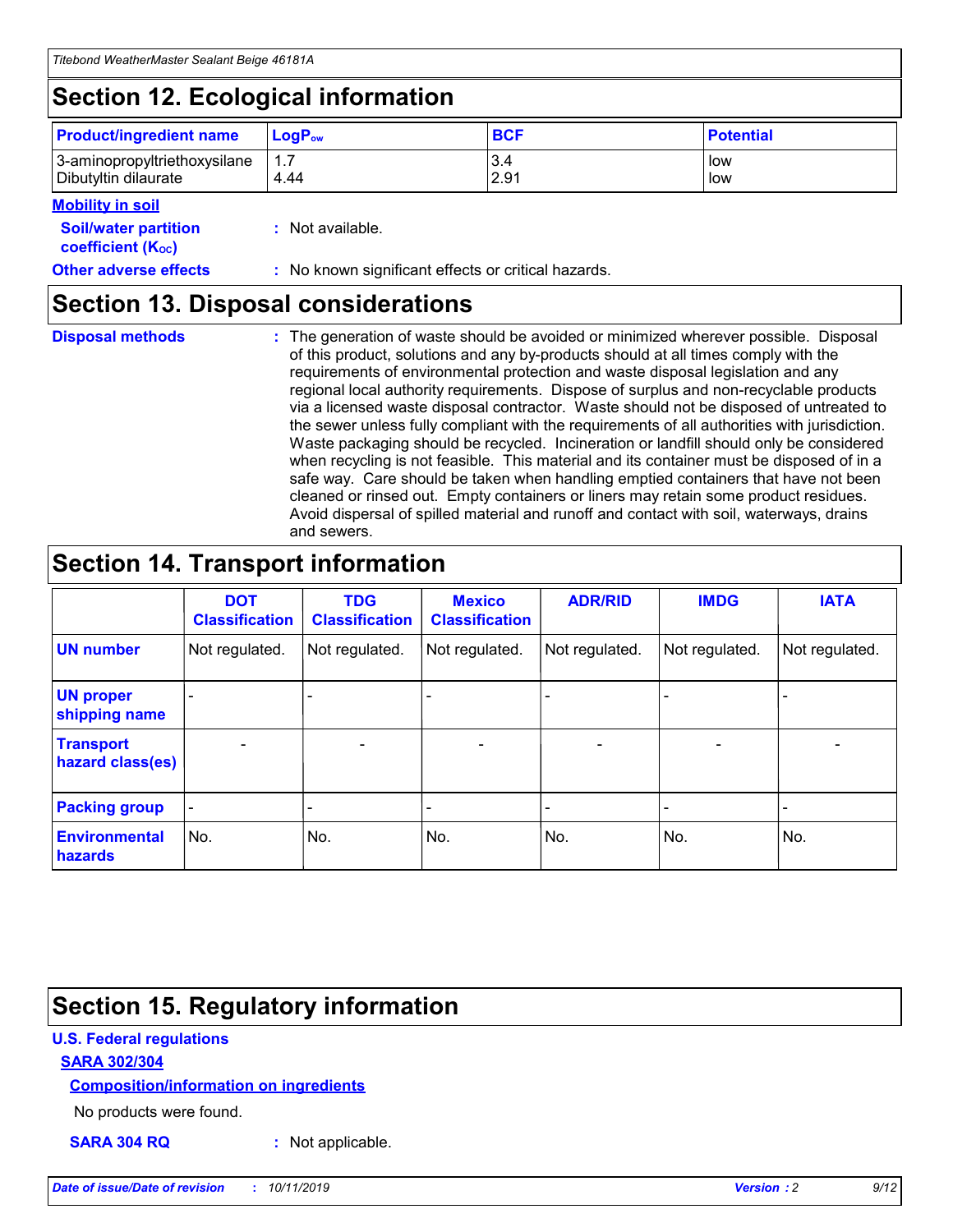## **Section 15. Regulatory information**

#### **SARA 311/312**

**Classification :** EYE IRRITATION - Category 2B SKIN SENSITIZATION - Category 1 TOXIC TO REPRODUCTION (Fertility) - Category 1B TOXIC TO REPRODUCTION (Unborn child) - Category 1B

#### **Composition/information on ingredients**

| <b>Name</b>                  | $\frac{9}{6}$ | <b>Classification</b>                                                                                            |
|------------------------------|---------------|------------------------------------------------------------------------------------------------------------------|
| 3-aminopropyltriethoxysilane | $\leq$ 3      | <b>FLAMMABLE LIQUIDS - Category 4</b><br><b>ACUTE TOXICITY (oral) - Category 4</b>                               |
|                              |               | SKIN IRRITATION - Category 2<br>EYE IRRITATION - Category 2A                                                     |
| Dibutyltin dilaurate         | ≤0.3          | ACUTE TOXICITY (oral) - Category 3<br>SKIN CORROSION - Category 1C                                               |
|                              |               | SERIOUS EYE DAMAGE - Category 1<br>SKIN SENSITIZATION - Category 1<br><b>GERM CELL MUTAGENICITY - Category 2</b> |
|                              |               | TOXIC TO REPRODUCTION (Fertility) - Category 1B<br>TOXIC TO REPRODUCTION (Unborn child) - Category 1B            |
|                              |               | SPECIFIC TARGET ORGAN TOXICITY (REPEATED<br>EXPOSURE) (respiratory system) - Category 1                          |

#### **State regulations**

| <b>Massachusetts</b> | : None of the components are listed. |
|----------------------|--------------------------------------|
| <b>New York</b>      | : None of the components are listed. |
| <b>New Jersey</b>    | : None of the components are listed. |
| <b>Pennsylvania</b>  | : None of the components are listed. |

#### **California Prop. 65**

**A** WARNING: This product can expose you to methanol, which is known to the State of California to cause birth defects or other reproductive harm. For more information go to www.P65Warnings.ca.gov.

| <b>Ingredient name</b> | No significant risk Maximum<br>level | acceptable dosage<br>level |
|------------------------|--------------------------------------|----------------------------|
| methanol               |                                      | Yes.                       |

#### **International regulations**

**Chemical Weapon Convention List Schedules I, II & III Chemicals** Not listed.

#### **Montreal Protocol**

Not listed.

#### **Stockholm Convention on Persistent Organic Pollutants**

Not listed.

### **UNECE Aarhus Protocol on POPs and Heavy Metals**

Not listed.

#### **Inventory list**

### **China :** All components are listed or exempted.

#### **United States TSCA 8(b) inventory :** All components are active or exempted.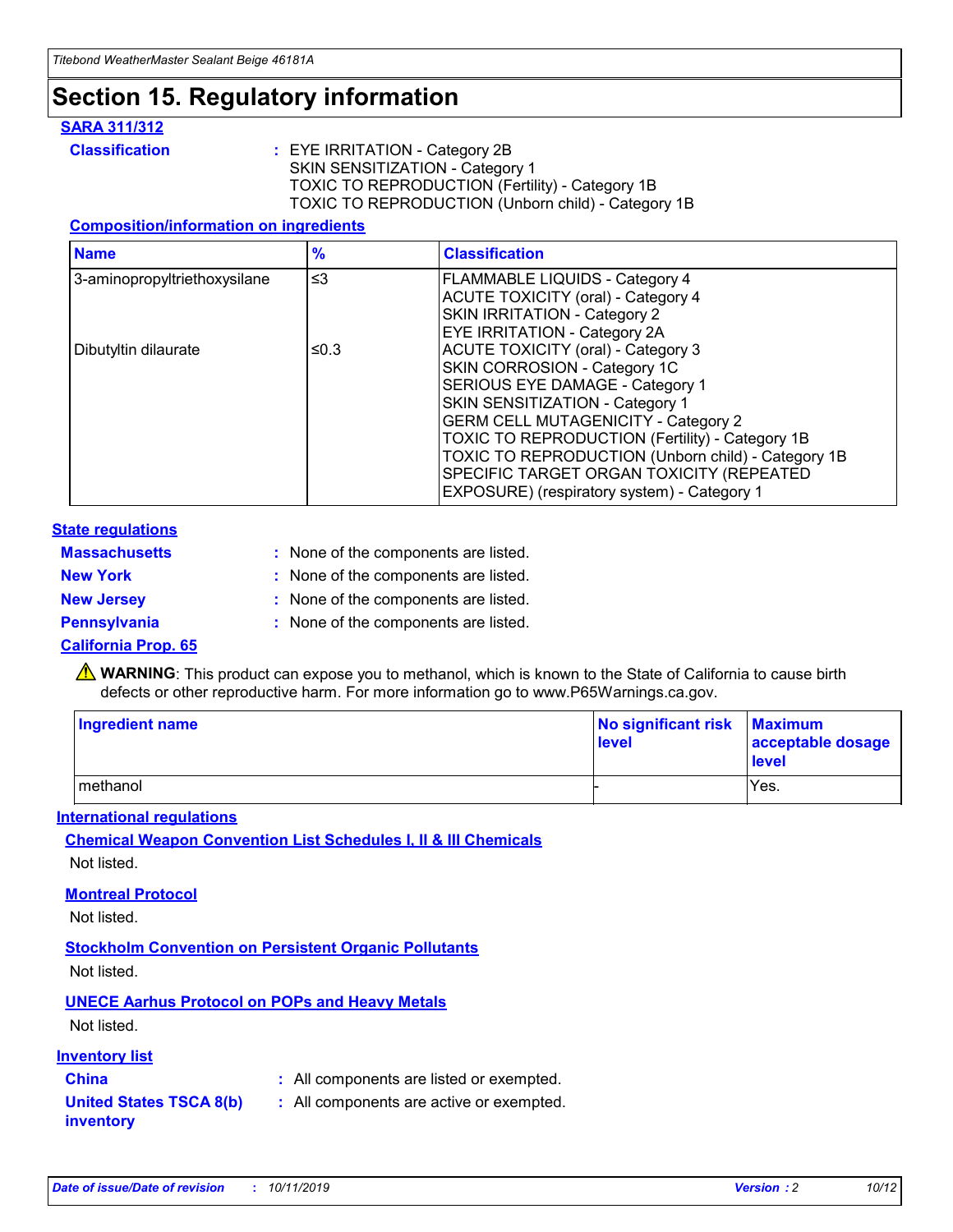## **Section 16. Other information**

**Hazardous Material Information System (U.S.A.)**



**Caution: HMIS® ratings are based on a 0-4 rating scale, with 0 representing minimal hazards or risks, and 4 representing significant hazards or risks. Although HMIS® ratings and the associated label are not required on SDSs or products leaving a facility under 29 CFR 1910.1200, the preparer may choose to provide them. HMIS® ratings are to be used with a fully implemented HMIS® program. HMIS® is a registered trademark and service mark of the American Coatings Association, Inc.**

**The customer is responsible for determining the PPE code for this material. For more information on HMIS® Personal Protective Equipment (PPE) codes, consult the HMIS® Implementation Manual.**

#### **National Fire Protection Association (U.S.A.)**



**Reprinted with permission from NFPA 704-2001, Identification of the Hazards of Materials for Emergency Response Copyright ©1997, National Fire Protection Association, Quincy, MA 02269. This reprinted material is not the complete and official position of the National Fire Protection Association, on the referenced subject which is represented only by the standard in its entirety.**

**Copyright ©2001, National Fire Protection Association, Quincy, MA 02269. This warning system is intended to be interpreted and applied only by properly trained individuals to identify fire, health and reactivity hazards of chemicals. The user is referred to certain limited number of chemicals with recommended classifications in NFPA 49 and NFPA 325, which would be used as a guideline only. Whether the chemicals are classified by NFPA or not, anyone using the 704 systems to classify chemicals does so at their own risk.**

**Procedure used to derive the classification**

|                                                                                                                    | <b>Classification</b>                                                                                                                            | <b>Justification</b>                                                                                                                                                                                                                                                                                                                                                                                                 |  |
|--------------------------------------------------------------------------------------------------------------------|--------------------------------------------------------------------------------------------------------------------------------------------------|----------------------------------------------------------------------------------------------------------------------------------------------------------------------------------------------------------------------------------------------------------------------------------------------------------------------------------------------------------------------------------------------------------------------|--|
| EYE IRRITATION - Category 2B<br>SKIN SENSITIZATION - Category 1<br>TOXIC TO REPRODUCTION (Fertility) - Category 1B | TOXIC TO REPRODUCTION (Unborn child) - Category 1B                                                                                               | Expert judgment<br>Expert judgment<br>Expert judgment<br>Expert judgment                                                                                                                                                                                                                                                                                                                                             |  |
| <b>History</b>                                                                                                     |                                                                                                                                                  |                                                                                                                                                                                                                                                                                                                                                                                                                      |  |
| Date of printing                                                                                                   | : 4/22/2022                                                                                                                                      |                                                                                                                                                                                                                                                                                                                                                                                                                      |  |
| Date of issue/Date of<br>revision                                                                                  | : 10/11/2019                                                                                                                                     |                                                                                                                                                                                                                                                                                                                                                                                                                      |  |
| Date of previous issue                                                                                             | : 10/16/2020                                                                                                                                     |                                                                                                                                                                                                                                                                                                                                                                                                                      |  |
| <b>Version</b>                                                                                                     | $\therefore$ 2                                                                                                                                   |                                                                                                                                                                                                                                                                                                                                                                                                                      |  |
| <b>Key to abbreviations</b>                                                                                        | $\therefore$ ATE = Acute Toxicity Estimate<br><b>BCF</b> = Bioconcentration Factor<br>IBC = Intermediate Bulk Container<br>$UN = United Nations$ | GHS = Globally Harmonized System of Classification and Labelling of Chemicals<br>IATA = International Air Transport Association<br><b>IMDG = International Maritime Dangerous Goods</b><br>LogPow = logarithm of the octanol/water partition coefficient<br>MARPOL = International Convention for the Prevention of Pollution From Ships, 1973<br>as modified by the Protocol of 1978. ("Marpol" = marine pollution) |  |